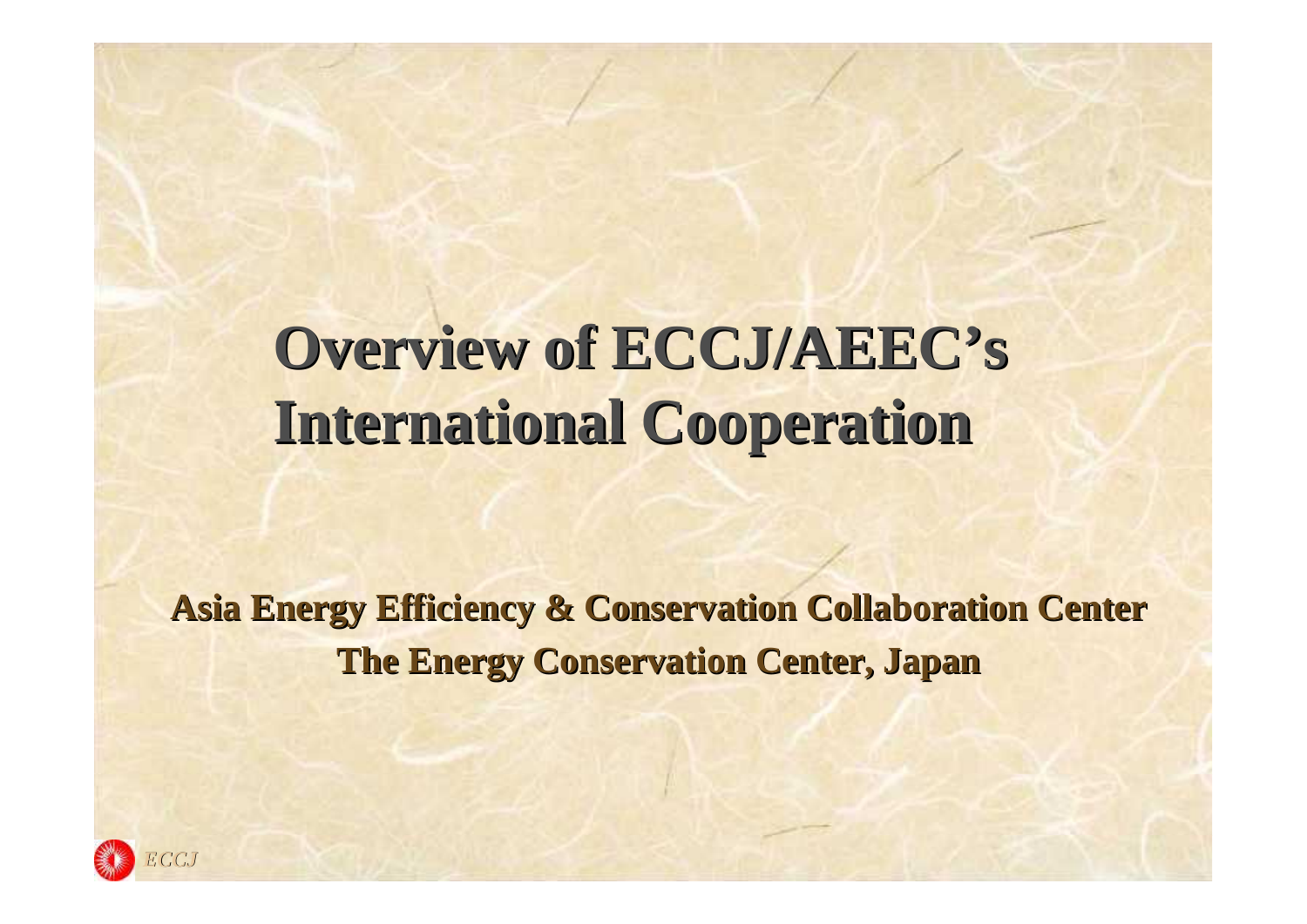### **Role of ECCJ**

ECCJ is the core organization responsible for promotion of energy conservation. Its activities were authorized by the Diet **when the Energy Conservation Law was enacted.**



### *Industrial Sector*

\* Self-help Efforts **Energy management** (TQM, kaizen, small group activities) **R&D and investment**

Orders, Supervision, Supportive Measures

Periodical Reports, Medium-to-Long Term Plan *Government (METI)*

\* Regulation and Support

Support, **Supervision** 

Supporting Member (2861 companies)

Provide of Services \* Information (Technology, Laws and Regulations) \* Training \* Dissemination

Information Offering, Policy Recommendations by Research and Survey

Information Providing \* High Efficiency Appliances \* Supportive Measures

*The Energy Conservation Center, Japan (ECCJ)*

\* The bridge over both sides for promotion and implementation of energy conservation measures Information, **Dissemination**  *Commercial / Residential Sector*



 $C$ <sup> $C$ </sup>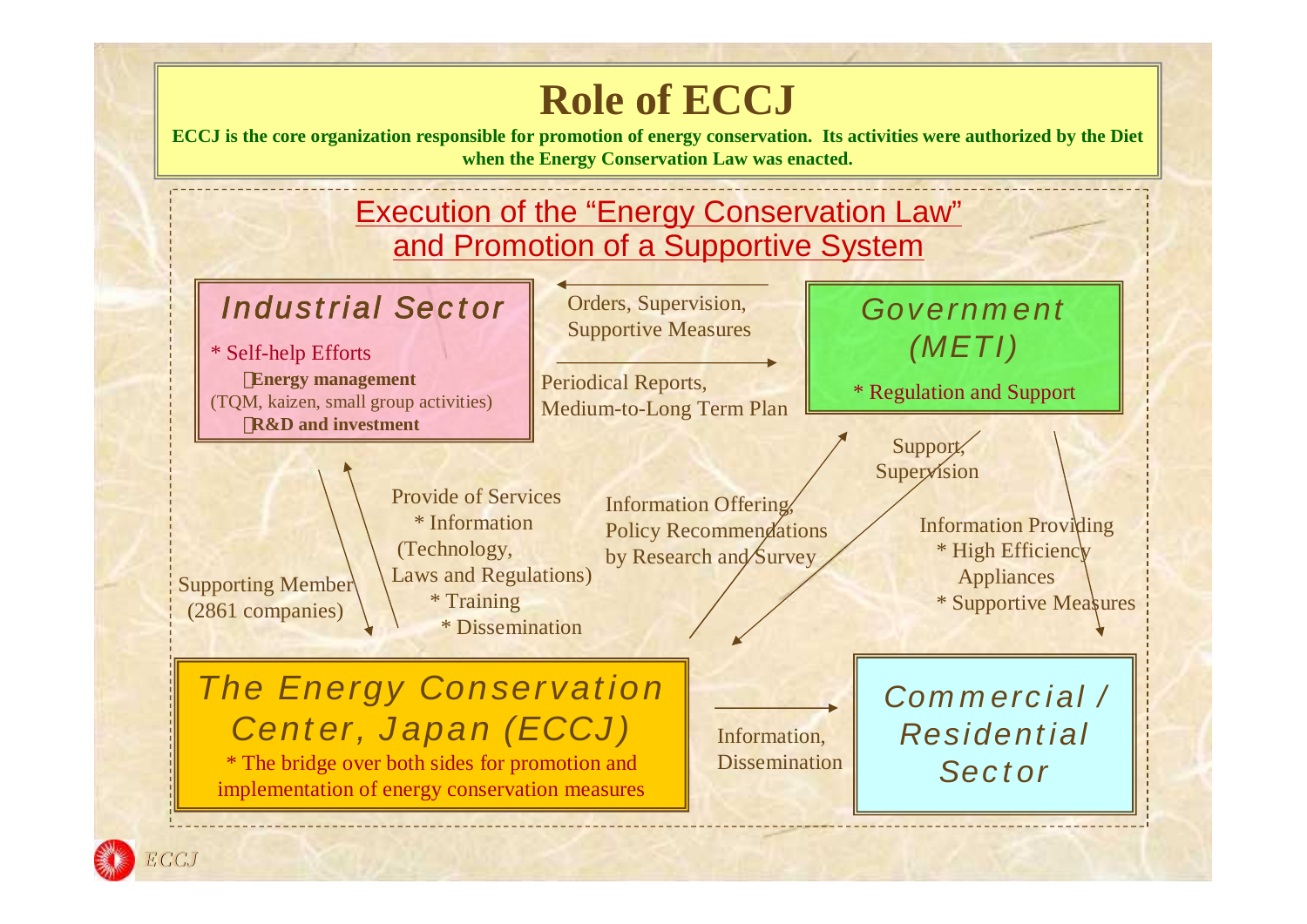### **International Cooperation Schemes of ECCJ**

### **Your Government's Proposal to Japanese Government**





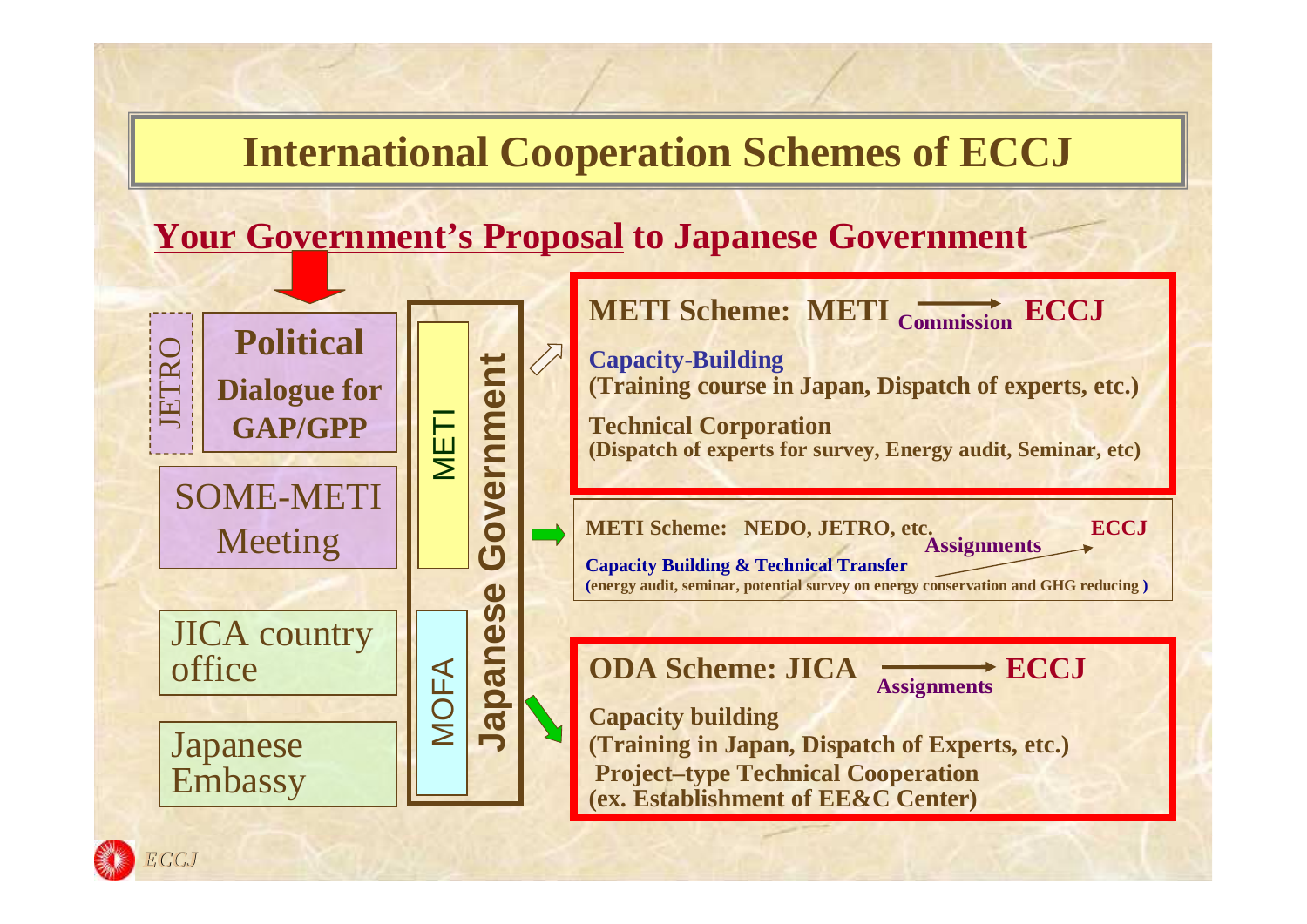# **Main Fields of ECCJ's International Cooperation**

### < **Policy Proposal** >

- Investigation of energy and energy conservation policy
- Potential survey and feasibility study on energy conservation and reduction of GHG emission

## < **Capacity-Building** >

- Training course at home and abroad
- Dispatching experts to overseas for seminars

## < **Technical Cooperation** >

- Factory diagnosis and improving advise based on measurements (plant survey, energy audit)
- Cooperation and support for establishment and operation of EE&C Centers or related organizations

### < **Business Alliance Support for EE & C** >

\*Supporting JASE-World which was established on October 30, 2008 \*Promoting introduction of energy efficiency equipment

#### Training program in Japan



Energy audit



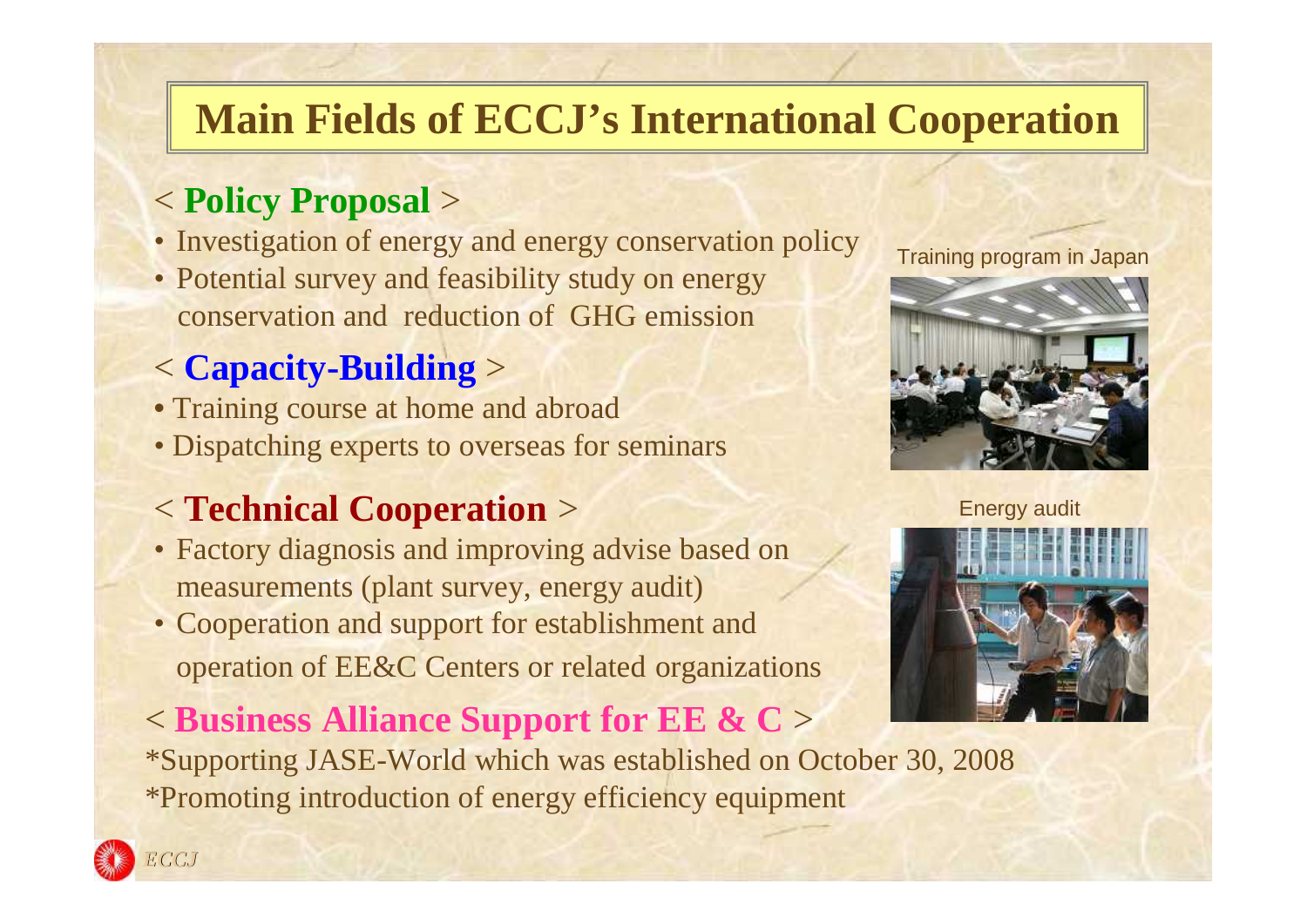### **Asia Energy Efficiency & Conservation Collaboration Center (AEEC)**

#### **http://www.asiaeec-col.eccj.or.jp**

*AEEC was established in ECCJ in April 2007 aiming to promote the efficient use of energy in Asian countries through international cooperation below.*

- One-stop answering service for inquiries related to EE&C \*1
- Information Service about legislation, policy, management method, technology, best practices, etc. on EE&C
- Information exchange with overseas visitors
- Presentation on EE&C in international seminars and workshops
- Participation to International Exhibitions
- \*1 EE&C : Energy Efficiency and Conservation \*2 ECC : Energy Conservation Collaboration • Network Formation among EE&C Promotion Organizations in East Asian countries by implementing ECC \*2 -workshop



**Overseas Visitors Seminar Presentations** 









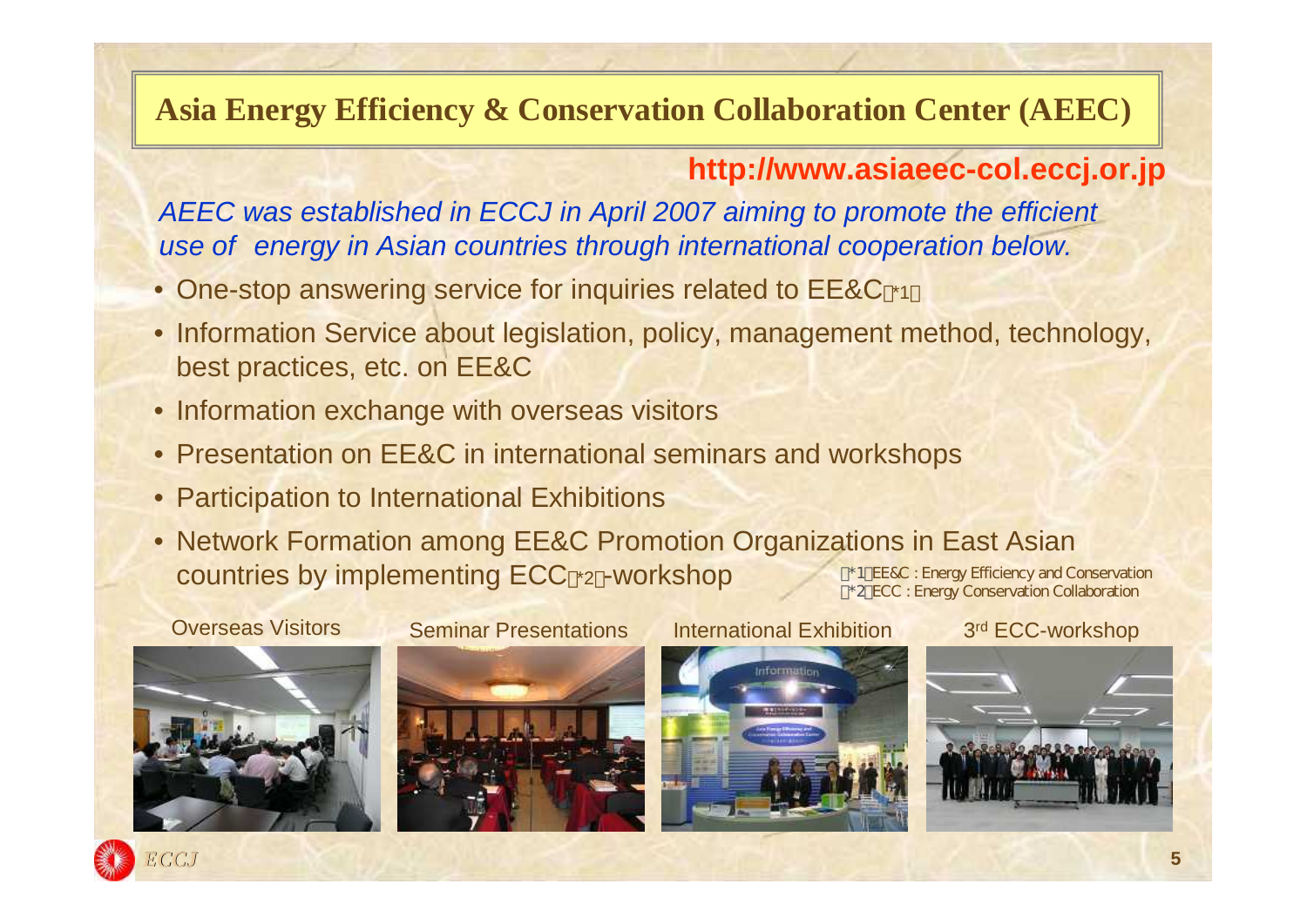# **International Cooperation – Training program**

ECCJ operates training program related to energy conservation both bi-nationally and multi-nationally under government's (METI's) support. The chart below is number of trainees from FY2004 to FY2008



(Prospect value is shown for FY2008)

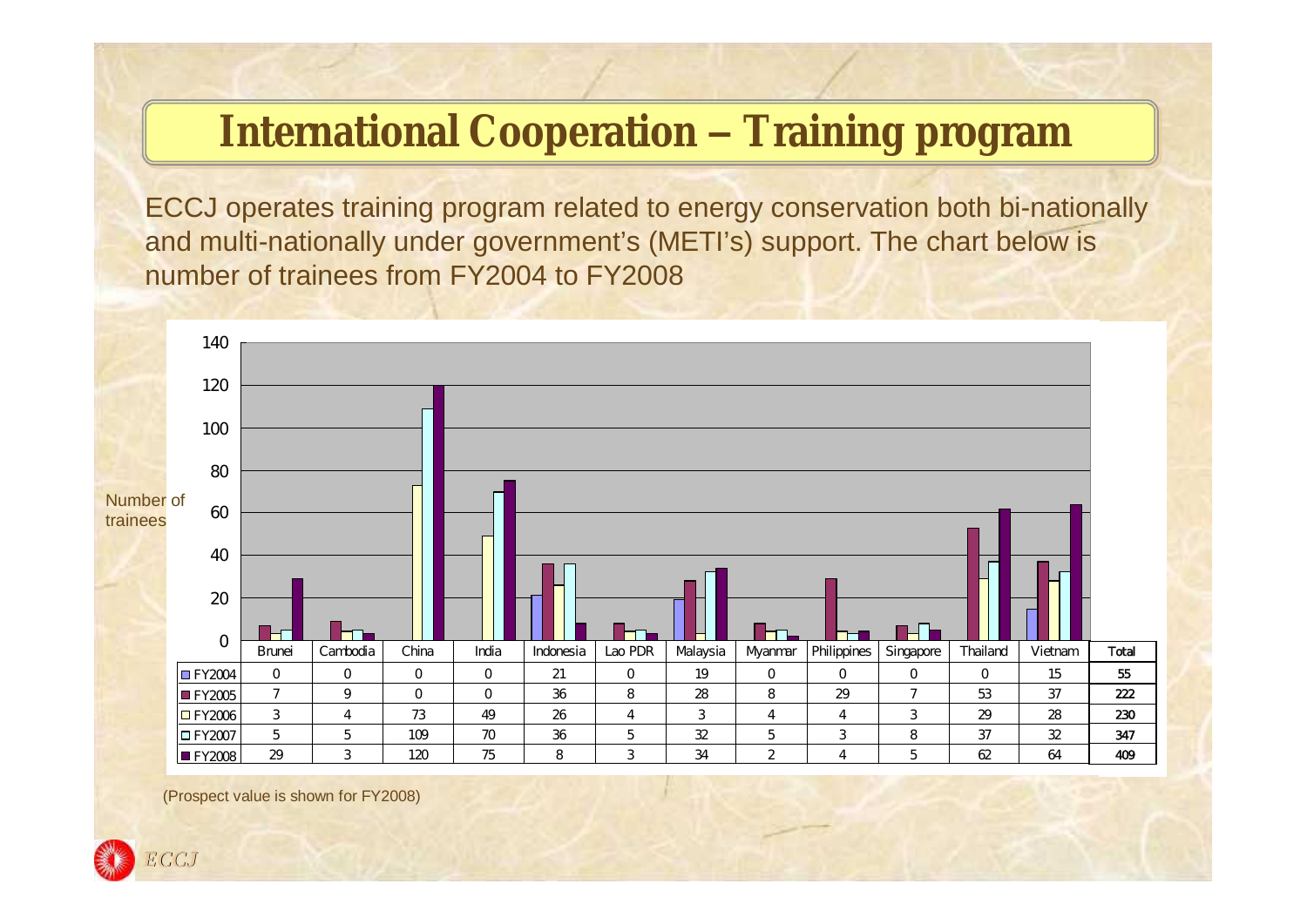#### **The following is a case example of training program between Japan and India for Petroleum Conservation Research Association**(**PCRA**)

#### ―**Industrial energy conservation training program**―

Associate participant 33 from PCRA, Iron and steel, petroleum processing, paper and pulp and textile industry Workshop period 9<sup>th</sup> Sept. – 19<sup>th</sup> Sept. 2008

Location Japan

| Day  | Date                    | Morning Session (9:30-12:30)                                                                                                                                                      | Afternoon Session(14:00-17:00)                                                                                                                                                                                                                                           | <b>Training scene</b> |  |  |  |
|------|-------------------------|-----------------------------------------------------------------------------------------------------------------------------------------------------------------------------------|--------------------------------------------------------------------------------------------------------------------------------------------------------------------------------------------------------------------------------------------------------------------------|-----------------------|--|--|--|
|      |                         | $9/8$ (Mon) (Arrival in Japan)                                                                                                                                                    |                                                                                                                                                                                                                                                                          |                       |  |  |  |
| Day1 | 9/9<br>(Tue)            | <b>Orientation/Program Guidance</b><br><b>Opening Ceremony</b>                                                                                                                    | <b>Keynote Lecture (METI)</b><br>"Energy Conservation Policy and Measure in Japan"<br>(Industry and Top Runner Program)<br><b>Country Report Presentation (PCRA Participants)</b><br>"Energy Conservation Policy and Measure in India"<br>(Energy Promotion in Industry) |                       |  |  |  |
|      | $\vert$ Day2 9/10 (Wed) | Lecture (ECCJ)<br>"Energy Conservation Policy and Promotion<br>Activities in Japan"                                                                                               | Lecture (ECCJ)<br>"Energy Conservation Law" and<br>"Energy Management System, Energy Efficiency<br>Standards, Management Manuals "                                                                                                                                       |                       |  |  |  |
|      | Day 3 9/11<br>(Thu)     | <b>Presentation</b> Iron & Steel (Japan & India)<br>"Energy Conservation Activities including case<br>study in Iron & Steel Sector "<br>-Considering Excellent Energy Management- | <b>Presentation</b> Oil Refinery (Japan & India)<br>"Energy Conservation Activities including case<br>study in Oil Refinery Sector"<br>-Considering Excellent Energy Management-                                                                                         |                       |  |  |  |
|      | $Day4$ 9/12<br>(Fri)    | Iron & Steel                                                                                                                                                                      | Visit to Excellent Factory on Energy Conservation Visit to Excellent Factory on Energy Conservation<br><b>Oil Refinery</b>                                                                                                                                               |                       |  |  |  |
|      | Day5 9/16<br>(Tue)      | <b>Pulp &amp; Paper</b>                                                                                                                                                           | Visit to Excellent Factory on Energy Conservation Visit to Excellent Factory on Energy Conservation                                                                                                                                                                      |                       |  |  |  |
|      | $\vert$ Day6 9/17 (Wed) | <b>Presentation</b> Pulp & Paper (Japan & India)<br>"Energy Conservation Activities including case<br>study in Pulp & Paper Sector"<br>-Considering excellent Energy Management-  | <b>Presentation</b> Textile<br>(Japan & India)<br>"Energy Conservation Activities including case<br>study in Textile Sector"<br>-Considering excellent Energy Management-                                                                                                |                       |  |  |  |
|      |                         | Day7 9/18 (Thu) Group Work<br>Discussion on Action Plan by 4 Groups<br>(Iron & Steel, Oil Refinery, Pulp & Paper, Textile)                                                        | <b>Group Work</b><br>Development of Action Plan                                                                                                                                                                                                                          |                       |  |  |  |
|      | Day8 9/19<br>(Fri)      | <b>Presentation for Action Plan and Overall Discussion</b>                                                                                                                        | Program Evaluation (14:00-14:45)<br>Closing Ceremony (15:00-16:15)                                                                                                                                                                                                       |                       |  |  |  |
| ECCJ |                         |                                                                                                                                                                                   |                                                                                                                                                                                                                                                                          | 24                    |  |  |  |



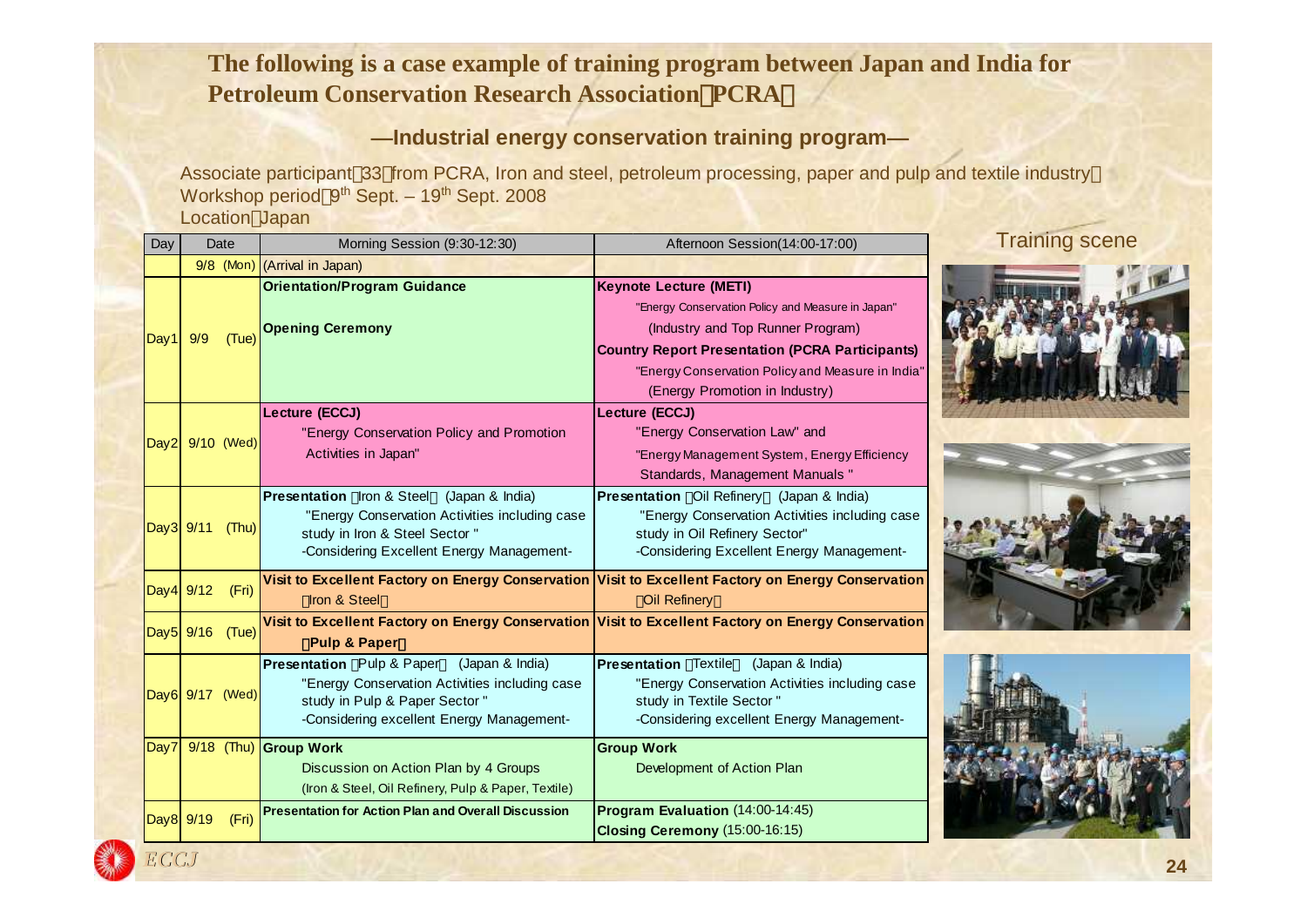# **International Cooperation - Dispatch of experts**

ECCJ operates a program called "Dispatch of experts for factories and buildings" under government's (METI's) support. The chart below is the record of the dispatch from FY2004 to FY2008.



(Prospect value is shown for FY2008)